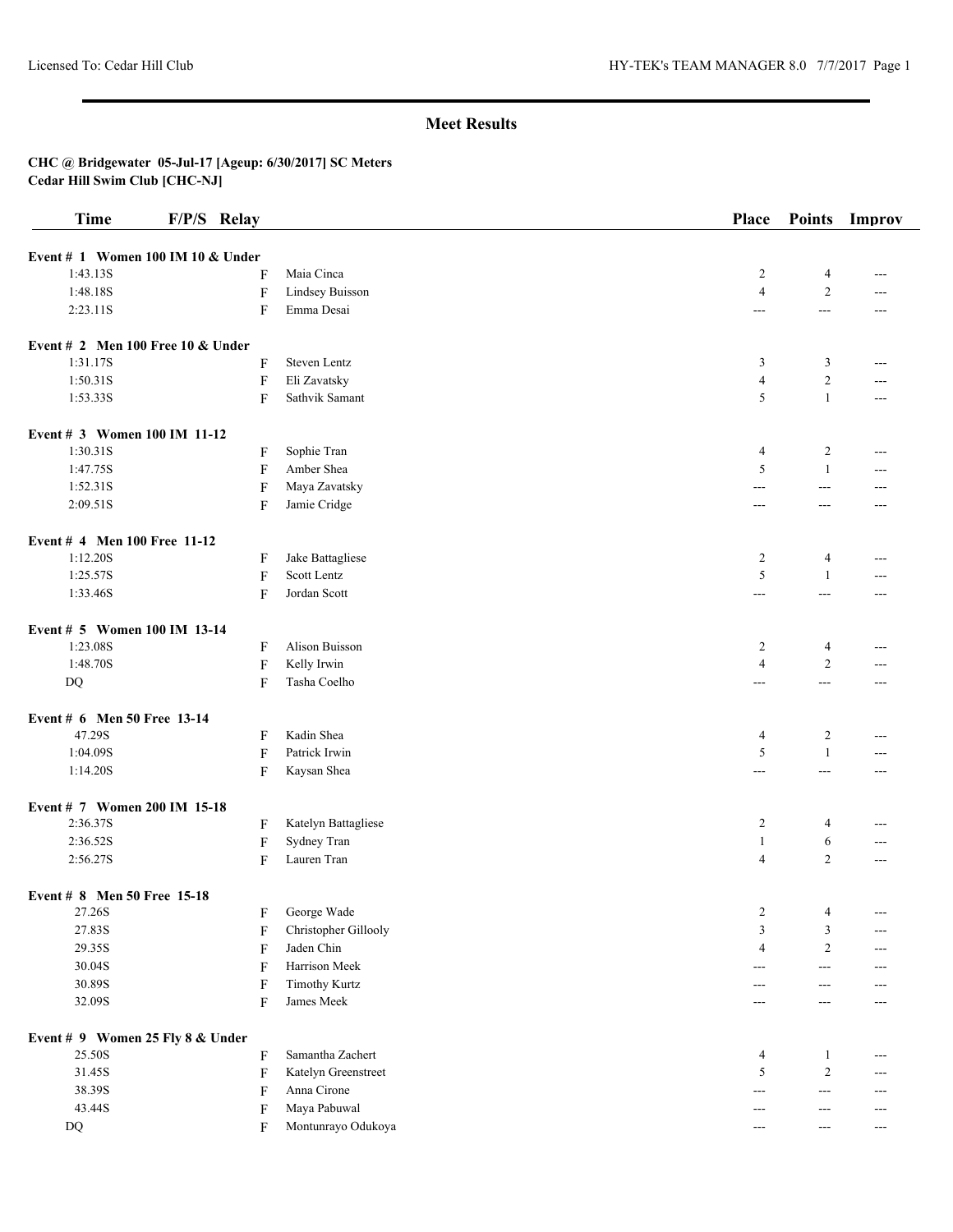| <b>Time</b>                       | F/P/S Relay               |                        | Place             | <b>Points</b>  | Improv |
|-----------------------------------|---------------------------|------------------------|-------------------|----------------|--------|
| Event #10 Men 25 Breast 8 & Under |                           |                        |                   |                |        |
| 41.15S                            | F                         | John Greenstreet       | 3                 | $\mathfrak{Z}$ | ---    |
| 55.96S                            | $\boldsymbol{\mathrm{F}}$ | Drew Ringeisen         | ---               | $\sim$ $\sim$  | ---    |
| DQ                                | F                         | Joseph Cridge          | $---$             | $---$          | ---    |
| DQ                                | F                         | Ayden Raju             | ---               | $---$          | ---    |
| DQ                                | F                         | Miles Williamson       | ---               | ---            |        |
| Event #11 Women 50 Fly 9-10       |                           |                        |                   |                |        |
| 46.26S                            | F                         | Maia Cinca             | 3                 | 3              | $---$  |
| 1:09.06S                          | $\boldsymbol{\mathrm{F}}$ | Emma Desai             | 5                 | 1              | ---    |
| 1:18.39S                          | $\boldsymbol{\mathrm{F}}$ | Emily Cogdill          | $---$             | $\overline{a}$ | ---    |
| Event #12 Men 50 Breast 9-10      |                           |                        |                   |                |        |
| 1:02.94S                          | F                         | Sathvik Samant         | $\overline{c}$    | 4              | ---    |
| 1:16.31S                          | F                         | Eli Zavatsky           | $\overline{4}$    | $\overline{2}$ | ---    |
| 1:16.47S                          | F                         | Kyle Gregorio          | $\mathfrak{Z}$    | $\mathfrak{Z}$ | $---$  |
| Event #13 Women 50 Fly 11-12      |                           |                        |                   |                |        |
| 36.06S                            | F                         | Alisa Dovbnya          | 1                 | 6              | $---$  |
| 51.67S                            | $\boldsymbol{\mathrm{F}}$ | Raina Desai            | 5                 | -1             | ---    |
| 52.26S                            | $\boldsymbol{\mathrm{F}}$ | Amber Shea             | ---               | $---$          |        |
| 1:06.97S                          | $\boldsymbol{\mathrm{F}}$ | Sarah Odukoya          | $---$             | $---$          | ---    |
| 1:13.26S                          | F                         | Jamie Cridge           | ---               | ---            | ---    |
| Event #14 Men 50 Breast 11-12     |                           |                        |                   |                |        |
| 49.88S                            | F                         | Mason Cinca            | 3                 | 3              | ---    |
| 51.30S                            | F                         | Scott Lentz            | $\overline{4}$    | $\overline{2}$ | ---    |
| 1:03.39S                          | F                         | Patrick Irwin          | ---               | $\overline{a}$ | ---    |
| Event #15 Women 100 Fly 13-14     |                           |                        |                   |                |        |
| 1:13.45S                          | F                         | Danielle D'Ambrosio    | $\mathbf{1}$      | 6              | ---    |
| 1:33.14S                          | $\boldsymbol{\mathrm{F}}$ | Alison Buisson         | 3                 | $\mathfrak{Z}$ | $---$  |
| Event #16 Men 100 Breast 13-14    |                           |                        |                   |                |        |
| 1:22.06S                          | F                         | <b>Brandon Cogdill</b> | $\overline{2}$    | 4              | ---    |
| Event #17 Women 100 Fly 15-18     |                           |                        |                   |                |        |
| 1:10.92S                          | F                         | Sydney Tran            | $\mathbf{1}$      | 6              | ---    |
| 1:20.91S                          | F                         | Eloise Meek            | $\overline{4}$    | 2              | ---    |
| 1:30.70S                          | $\boldsymbol{\mathrm{F}}$ | <b>Emily Buisson</b>   | $\qquad \qquad -$ | $\overline{a}$ |        |
| Event #18 Men 100 Breast 15-18    |                           |                        |                   |                |        |
| 1:19.48S                          | F                         | George Wade            | $\mathbf{1}$      | 6              |        |
| 1:22.91S                          | F                         | Jaden Chin             | $\sqrt{2}$        | $\overline{4}$ | ---    |
| 1:25.10S                          | F                         | Colin Jones            | $\mathfrak{Z}$    | 3              | $---$  |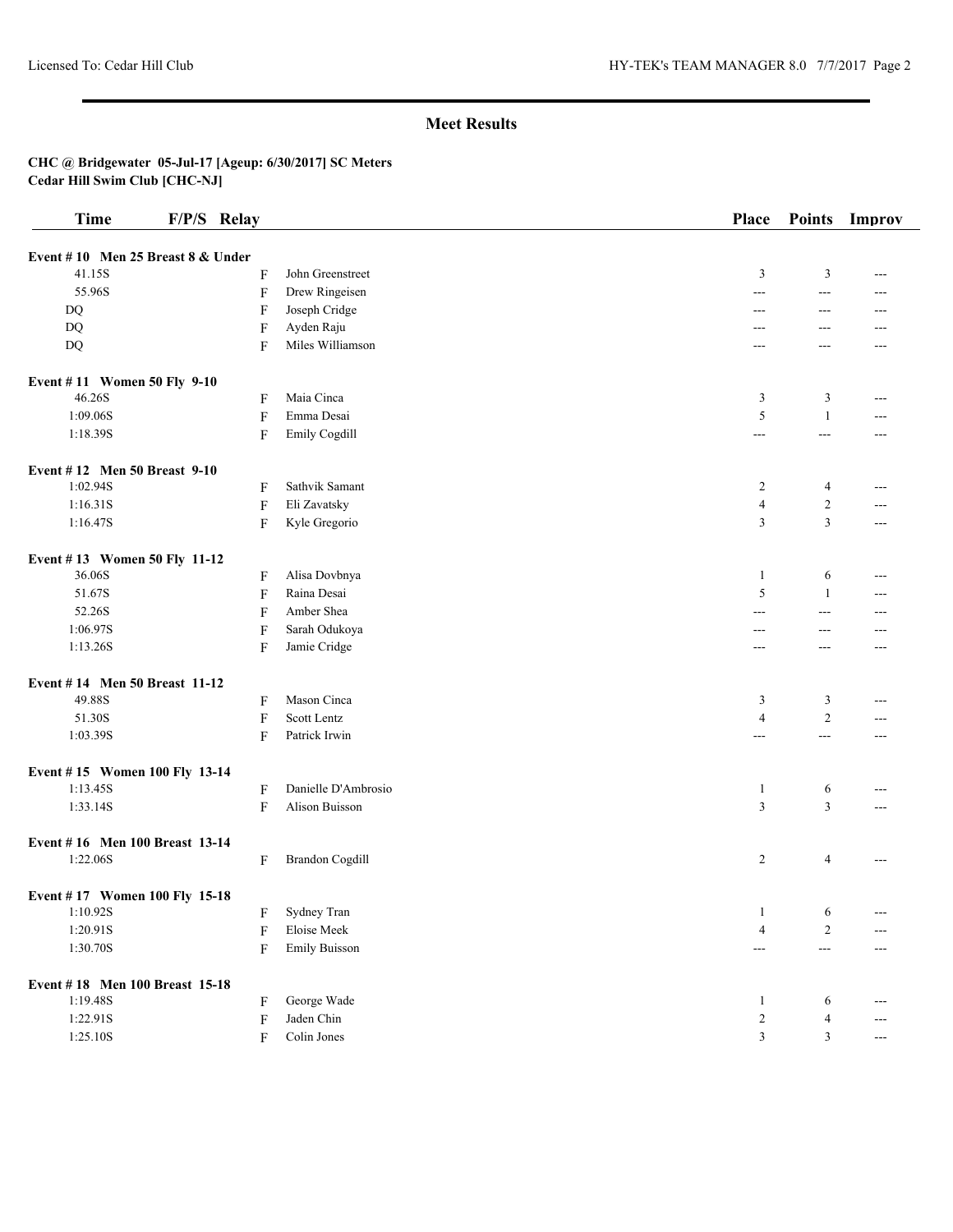| <b>Time</b>                       | F/P/S Relay               |                        | Place          | <b>Points</b>     | Improv |
|-----------------------------------|---------------------------|------------------------|----------------|-------------------|--------|
|                                   |                           |                        |                |                   |        |
| Event #19 Women 25 Free 8 & Under |                           |                        |                |                   |        |
| 21.18S                            | F                         | Samantha Zachert       | $\overline{4}$ | $\overline{c}$    | ---    |
| 22.81S                            | $\boldsymbol{\mathrm{F}}$ | Katelyn Greenstreet    | 5              | $\mathbf{1}$      | ---    |
| 30.78S                            | F                         | Montunrayo Odukoya     | $---$          | $---$             | ---    |
| 44.28S                            | F                         | Danielle Chavez        | ---            | $---$             | ---    |
| 46.11S                            | F                         | Tara Cirone            | ---            | ---               |        |
| 52.51S                            | F                         | Brynn Van Beveren      | $---$          | ---               | ---    |
| Event #20 Men 25 Back 8 & Under   |                           |                        |                |                   |        |
| 32.03S                            | F                         | Miles Williamson       | $\overline{4}$ | 2                 | ---    |
| 35.88S                            | $\boldsymbol{\mathrm{F}}$ | Daniel Gregorio        | ---            | $\sim$ $\sim$     | ---    |
| 37.57S                            | F                         | Gabe Meta              | $---$          | $\qquad \qquad -$ | $---$  |
| 39.26S                            | F                         | Joseph Cridge          | ---            | $\overline{a}$    | ---    |
| 50.20S                            | F                         | Conor Albert           | 5              | -1                | ---    |
| 56.09S                            | F                         | <b>Austin Outcalt</b>  | $\overline{a}$ | $\overline{a}$    | ---    |
| DQ                                | F                         | John Greenstreet       | ---            | $---$             | ---    |
| $\rm DQ$                          | F                         | Luca Meta              | ---            | $---$             | ---    |
| 1:12.80S                          | DQ<br>F                   | Drew Ringeisen         | $---$          | $---$             | $---$  |
| Event #21 Women 50 Free 9-10      |                           |                        |                |                   |        |
| 41.13S                            | F                         | Lindsey Buisson        | 3              | 3                 | $---$  |
| 52.63S                            | $\boldsymbol{\mathrm{F}}$ | Helena Centolanza      | $\sqrt{5}$     | 1                 | ---    |
| 59.70S                            | $\boldsymbol{\mathrm{F}}$ | Emily Cogdill          | ---            | $---$             | ---    |
|                                   |                           |                        |                |                   |        |
| Event #22 Men 50 Back 9-10        |                           |                        |                |                   |        |
| 45.12S                            | F                         | Steven Lentz           | $\overline{c}$ | $\overline{4}$    | ---    |
| 1:07.04S                          | F                         | Kyle Gregorio          | 3              | 3                 | ---    |
| DQ                                | F                         | Aj Van Beveren         | $\cdots$       | $---$             | $---$  |
| Event #23 Women 50 Free 11-12     |                           |                        |                |                   |        |
| 32.14S                            | F                         | Alisa Dovbnya          | $\mathbf{1}$   | 6                 | ---    |
| 37.31S                            | F                         | Sophie Tran            | 3              | $\mathfrak{Z}$    | $---$  |
| 43.31S                            | $\boldsymbol{\mathrm{F}}$ | Raina Desai            | 5              | $\mathbf{1}$      | $---$  |
| 1:11.41S                          | F                         | Emily Chavez           | ---            | $\overline{a}$    | ---    |
| Event #24 Men 50 Back 11-12       |                           |                        |                |                   |        |
| 39.59S                            | F                         | Jake Battagliese       | 3              | 3                 | $---$  |
| 43.17S                            | F                         | Mason Cinca            | 5              | $\mathbf{1}$      | ---    |
| 54.33S                            | F                         | Jordan Scott           | ---            | $---$             |        |
| 1:35.35S                          | F                         | Arun Pabuwal           |                | ---               |        |
| 1:36.96S                          | F                         | James Chavez           | ---            | $---$             | ---    |
|                                   |                           |                        |                |                   |        |
| Event #25 Women 100 Free 13-14    |                           |                        |                |                   |        |
| 1:04.08S                          | F                         | Danielle D'Ambrosio    | $\mathbf{1}$   | 6                 |        |
| 1:42.83S                          | F                         | Kelly Irwin            | 3              | 3                 |        |
| 2:06.36S                          | F                         | Tasha Coelho           | $\overline{4}$ | 2                 | ---    |
| Event #26 Men 100 Back 13-14      |                           |                        |                |                   |        |
| 1:19.26S                          | F                         | <b>Brandon Cogdill</b> | 3              | 3                 | ---    |
| 2:00.82S                          | $\boldsymbol{\mathrm{F}}$ | Kadin Shea             | 5              | $\mathbf{1}$      | ---    |
|                                   |                           |                        |                |                   |        |